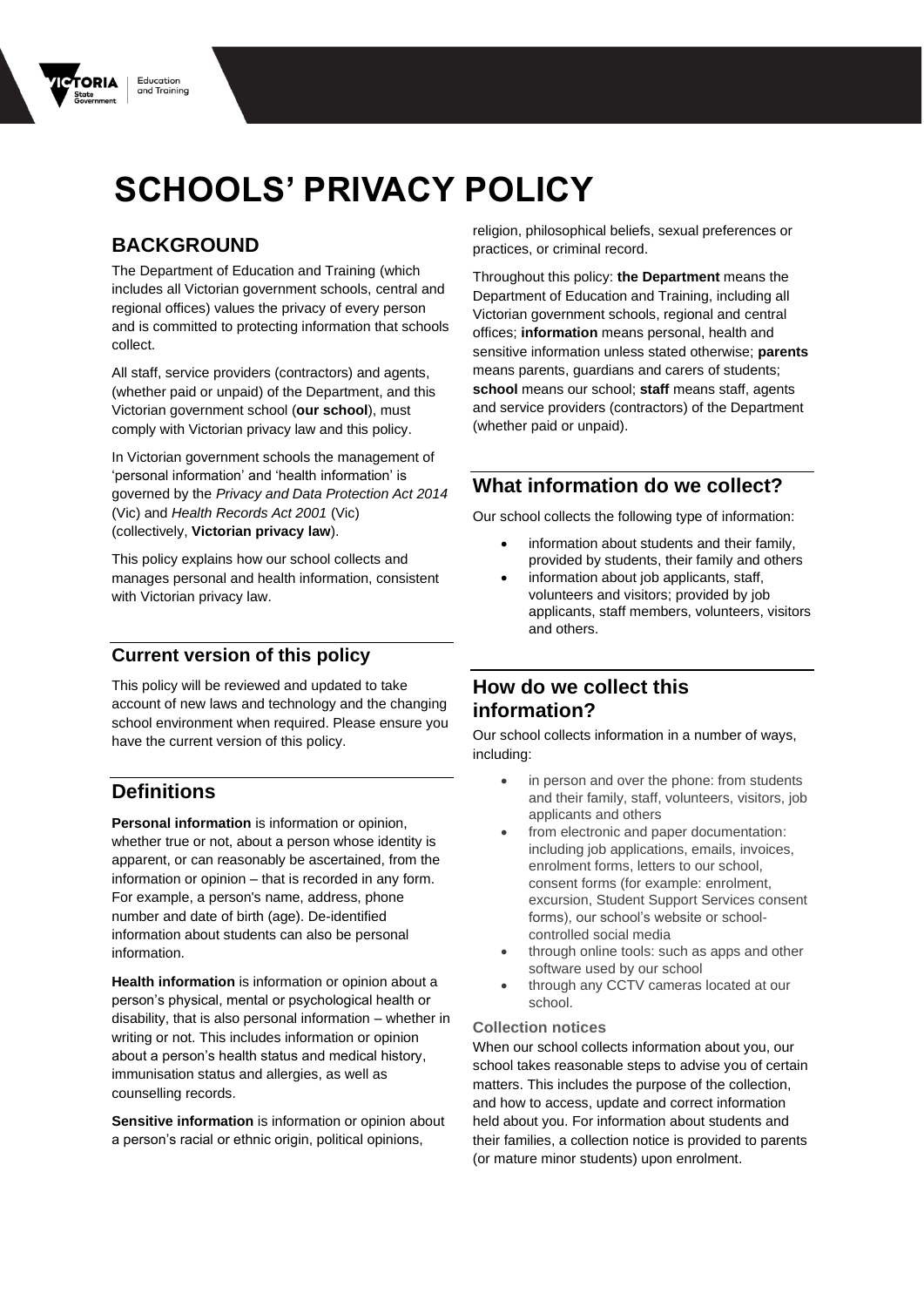

Education and Training

**Unsolicited information about you** Our school may receive information about you that we have taken no active steps to collect. If permitted or required by law, our school may keep records of this information. If not, we will destroy or de-identify the information when practicable, lawful and reasonable to do so.

## **Why do we collect this information?**

**Primary purposes of collecting information about students and their families**

Our school collects information about students and their families when necessary to:

- educate students
- support students' social and emotional wellbeing, and health
- fulfil legal requirements, including to:
	- o take reasonable steps to reduce the risk of reasonably foreseeable harm to students, staff and visitors (duty of care)
	- o make reasonable adjustments for students with disabilities (anti-discrimination law)
	- o provide a safe and secure workplace (occupational health and safety law)
- enable our school to:
	- communicate with parents about students' schooling matters and celebrate the efforts and achievements of students
	- maintain the good order and management of our school
- enable the Department to:
	- o ensure the effective management, resourcing and administration of our school
	- o fulfil statutory functions and duties
	- o plan, fund, monitor, regulate and evaluate the Department's policies, services and functions
	- o comply with reporting requirements
	- investigate incidents in schools and/or respond to any legal claims against the Department, including any of its schools.

#### **Primary purposes of collecting information about others**

Our school collects information about staff, volunteers and job applicants:

- to assess applicants' suitability for employment or volunteering
- to administer employment or volunteer placement
- for insurance purposes, including public liability and WorkCover
- to fulfil various legal obligations, including employment and contractual obligations, occupational health and safety law and to investigate incidents
- to respond to legal claims against our school/the Department.

## **When do we use or disclose information?**

Our school uses or discloses information consistent with Victorian privacy law, as follows:

- 1. for a **primary purpose** as defined above
- 2. for a related **secondary purpose** that is reasonably to be expected – for example, to enable the school council to fulfil its objectives, functions and powers
- 3. with **consent** including consent provided on enrolment and other forms
- 4. when **necessary to lessen or prevent a serious threat** to:
	- a person's life, health, safety or welfare, that is imminent
	- the public's health, safety or welfare
- 5. when **required or authorised by law** including as a result of our duty of care, antidiscrimination law, occupational health and safety law, reporting obligations to agencies such as Department of Health and Human Services and complying with tribunal or court orders, subpoenas or Victoria Police warrants
- 6. to investigate or report **unlawful activity**, or when reasonably necessary for a specified **law enforcement** purpose, including the prevention or investigation of a criminal offence or seriously improper conduct, by or on behalf of a law enforcement agency
- 7. for Department **research or school statistics** purposes
- 8. to establish or respond to a **legal claim**.